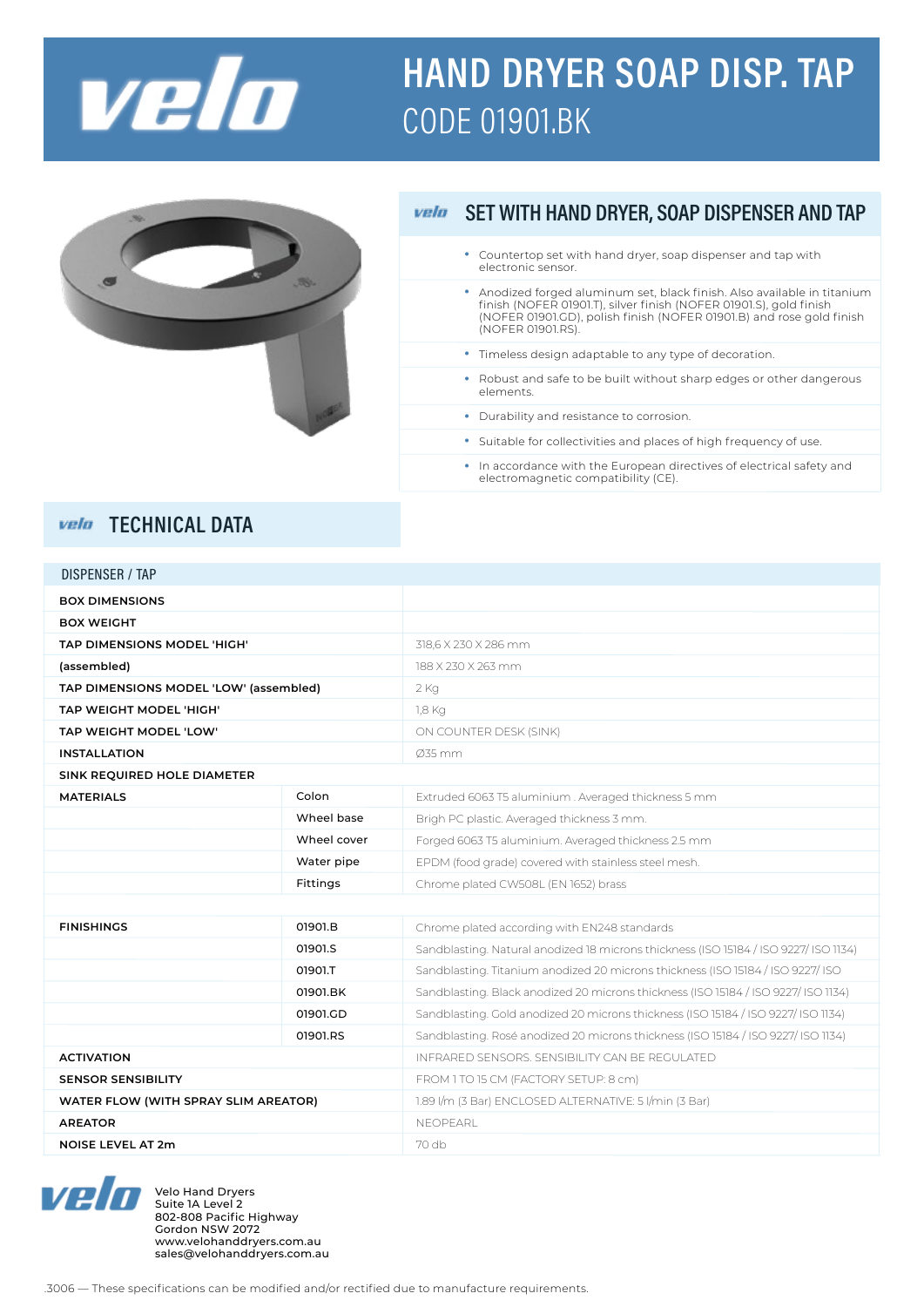

# **HAND DRYER SOAP DISP. TAP CODE 01901.BK**

| <b>CONTROL MODULE</b>                             |                                                                             |  |
|---------------------------------------------------|-----------------------------------------------------------------------------|--|
| <b>BOX DIMENSIONS</b>                             |                                                                             |  |
| <b>BOX WEIGHT</b>                                 |                                                                             |  |
| <b>CONTROL MODULE DIMENSIONS</b>                  | 307 X 281,4 X 210 mm                                                        |  |
| CONTROL MODULE WEIGHT (WITHOUT SOAP)              | 3,8 Kg                                                                      |  |
| <b>INSTALLATION</b>                               | WALL MOUNTED OR FLOOR STANDING USING 'SILENTBLOCKS' (+50 mm in total heigh) |  |
| <b>SET UP PARAMETERS</b>                          |                                                                             |  |
| <b>CHECKING POGRAM</b>                            | SENSOR OPERATION TEST                                                       |  |
| SOAP CIRCUIT PURGER PUSH BUTTON                   | <b>INCLUDED</b>                                                             |  |
| SOAP DOSAGE                                       | FROM 0 TO 3 s. 0,1 s. STEPS                                                 |  |
| MAXIMUM HAND DRYER OPERATION TIME                 | FROM 0 A 30 s. 1 s. STEPS                                                   |  |
| MAXIMUM WATER SOLENOID VALVE OPERATION TIME       | FROM 0 A 30 s. 1 s. STEPS                                                   |  |
| WATER TEMPERATURE REGULATION                      | WITH MIXER (INCLUDED)                                                       |  |
| SOAP AND WATER AUTOMATIC HYGIENE ACTIVATION       | INCLUDED                                                                    |  |
| <b>COVER MATERIAL</b>                             | ABS 3 mm AVERAGED THICKNESS                                                 |  |
| HAND DRYER BLOWER MATERIAL                        | ABS VO. 3 mm AVERAGED THICKNESS                                             |  |
| <b>NOMINAL INTENSITY</b>                          | 5.3 A                                                                       |  |
| <b>VOLTAGE</b>                                    | 220 V - 240 V~                                                              |  |
| <b>STAND BY' CONSUMTION</b>                       | 0,009 A                                                                     |  |
| <b>ELECTRICAL ISOLATION</b>                       | <b>CLASS II</b>                                                             |  |
| PROTECTION INDEX AGAINTS WATER AND DUST           | <b>IP35</b>                                                                 |  |
| HAND DRYER (INCLUDED AT CONTROL MODULE)           |                                                                             |  |
| <b>POWER</b>                                      | 1200 W                                                                      |  |
| ELECTRICAL PROTECTION                             | SAFETY THERMAL LIMITER                                                      |  |
| VALDAL PROOF AUTOMATIC SWICTH OFF                 | YES - MAXIMUM OPERATION TIME 30 s                                           |  |
| <b>MOTOR TYPE</b>                                 | UNIVERSAL                                                                   |  |
| <b>MOTOR SPEED</b>                                | 32000 r.p.m.                                                                |  |
| <b>AIR TEMPERATURE</b>                            | 40o C at 10 cm                                                              |  |
| <b>AIR SPEED</b>                                  |                                                                             |  |
| <b>AIR FLOW</b>                                   | 1980 l/min                                                                  |  |
| <b>DRYING TIME</b>                                | $12 - 15$ s.                                                                |  |
| SOAP DISPENSER (INCLUDED AT CONTROL MODULE)       |                                                                             |  |
| <b>DOSAGE SYSTEM</b>                              | PERISTALTIC PUMP                                                            |  |
| <b>VOLTAGE</b>                                    | 5 V                                                                         |  |
| <b>INTENSISTY</b>                                 | 0,3 A                                                                       |  |
| <b>MATERIAL DEPOSIT</b>                           | PC. TRANSLUCENT BLACK                                                       |  |
| <b>DEPOSIT CAPACITY</b>                           | 1,2 liters                                                                  |  |
| WATER SOLENOID VALVE (INCLUDED AT CONTROL MODULE) |                                                                             |  |
| MAXIMUM OPERATION PRESSURE                        | 8 BAR                                                                       |  |
| MINIMUM OPERATION PRESSURE                        | 0,5 BAR                                                                     |  |
| RECOMENDED OPERATION PRESSURE                     | 3 BAR                                                                       |  |
| <b>VOLTAGE</b>                                    | 5V                                                                          |  |
| <b>CERTIFICATIONS</b>                             |                                                                             |  |
| SGS - CE                                          |                                                                             |  |



Velo Hand Dryers Suite 1A Level 2 802-808 Pacific Highway Gordon NSW 2072 www.velohanddryers.com.au sales@velohanddryers.com.au